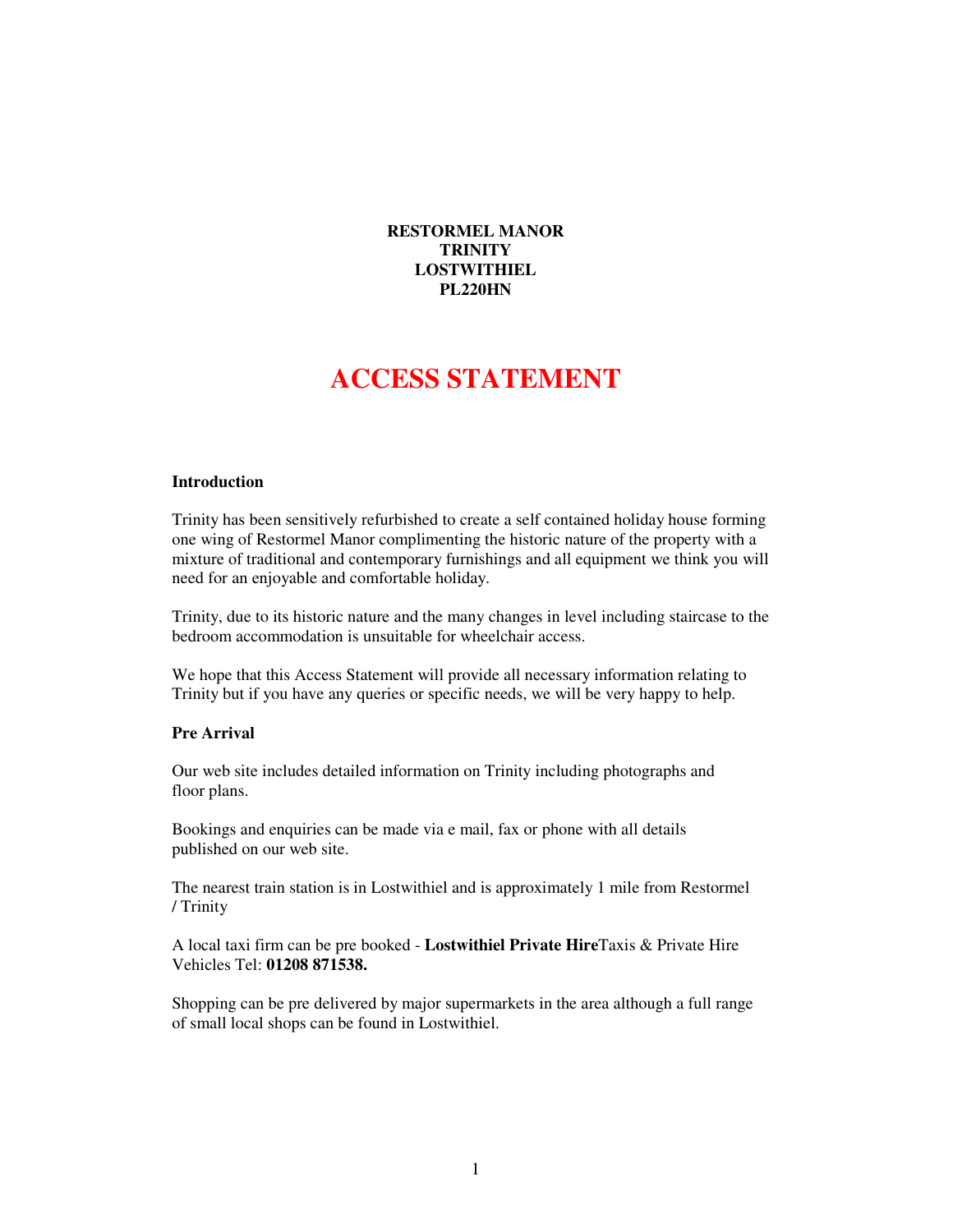#### **Arrival, Reception and Car parking**

Approaching Lostwithiel on the A390 from the East, pass over the river and take the first right turn opposite the Community Centre into Restormel Road following the brown sign for Restormel Castle. Continue along this road for approximately 1/2 mile until you see a driveway to the right. Follow the drive and Guest parking is on the left immediately before the gate.

Approaching Lostwithiel on the A390 from the West continue into Queen street after the junction with Royal Talbot hotel on the left hand side and take the next left hand turn into Restormel Road following the brown sign for Restormel Castle. Continue along this road for approximately 1/2 mile until you see a driveway to the right.

#### **Approach to Restormel Manor**

Follow the drive and Guest parking is on the left immediately before the gate. The main car park is illuminated at night and has a rolled stone / gravel finish and adjoins a tar driveway leading to the cottages. The driveway adjoining the car park has maintained night lighting to the cottages and swimming pool.

As part of the booking process you are provided with details of the garden area designated for Trinity which is adjacent to the House and also a location plan showing the off loading area for luggage on arrival. We would be grateful if you could park in the main car park throughout your stay to minimise disturbance to other guests and to maintain the car free environment around the cottages.

The drop off point for Trinity is to the rear of Restormel Manor and approximately 10 metres from the entrance door to Trinity. The access road is a tarred track and the area outside Trinity is paved with stable brocks and the perimeter wall is protected with metal railings. There is a small metal table and chairs adjacent to the door. In addition to the area immediately adjacent to the entrance door to Trinity which is hard paved and screened from Manor House with shrubs in pots, there is a garden area to the side of Trinity with a table and 4 chairs on a slate paved terrace. The garden to Trinity is accessed by walking around the side of the property and up a gravel path to the slate paved area. There are 2 farm type gates to open and close. The terraced area is surrounded by a steep sloping area of lawn and herb bed with views over the river and countryside.

#### **Entrance to Trinity**

There is a 75 mm step from the paved yard into the entrance porch to Trinity with minimum door width 700 mm or Trinity can be accessed directly into the kitchen by a separate door minimum width 900 mm with a 125 mm step. The entrance porch has a coir matted floor and coat hooks leading to the kitchen / dining room.

#### **Kitchen / Dining Room**

The kitchen / dining room has an oak floor with 150 mm step down to the sitting room. Kitchen worktops are slate 900 mm high with cupboards under and wall units above with bottom shelf height of 1400 mm rising to 2150 mm. Belfast sink with drainer 900 mm high.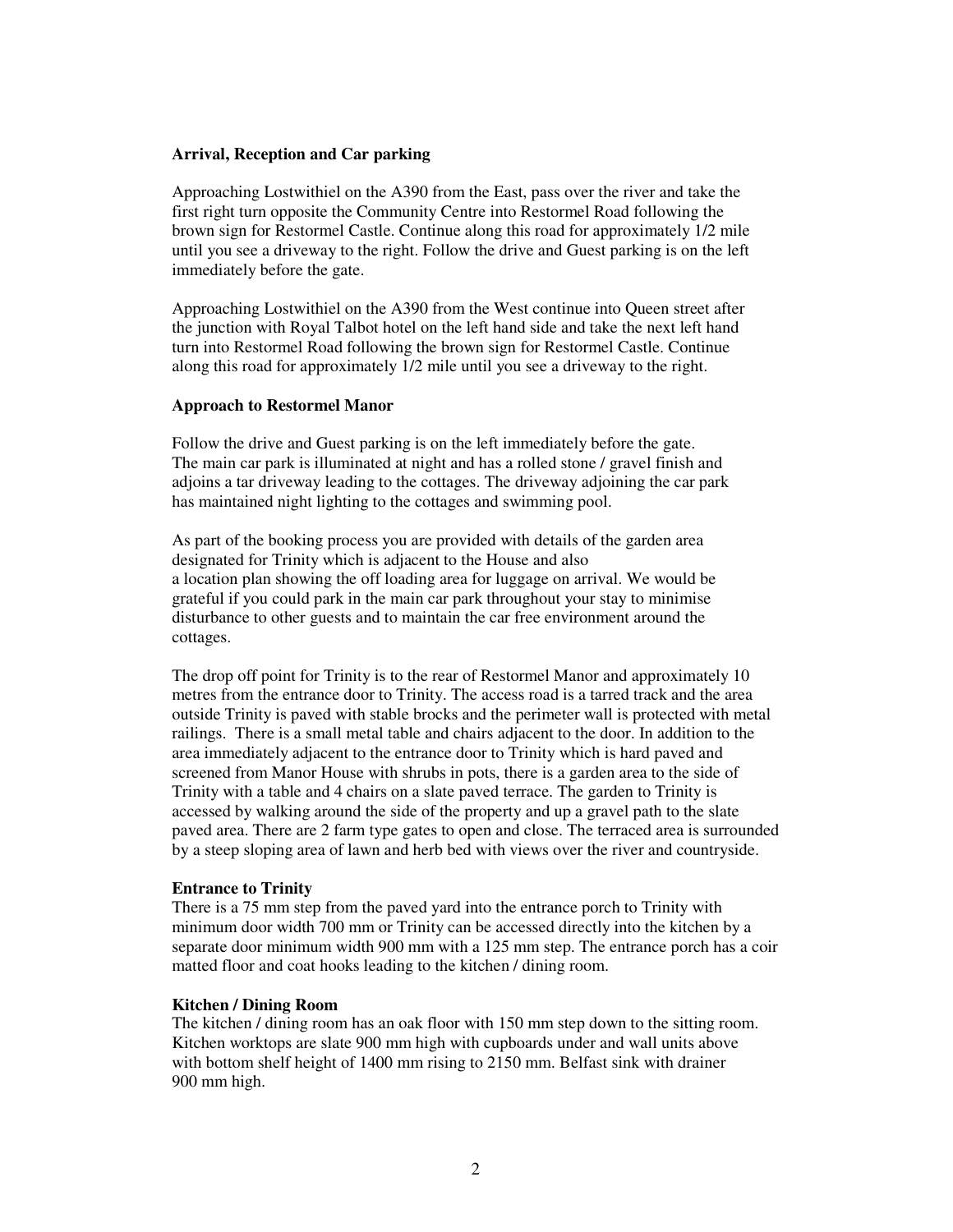The kitchen has a full range of equipment:-

Cooker with ceramic hob 900 mm high, double oven, top oven / grill with drop down door. Grill height 700 mm lowest shelf to bottom oven 180 mm left side hinged. Washer dryer and dishwasher.

Microwave on slate worktop 900 mm high.

Free standing fridge freezer 1500 mm tall. The top section is the fridge with lowest shelf height 1000 mm. the bottom section is a freezer with drawers, lowest shelf height 150 mm.

Trinity has a timber table 750 mm high and 4 chairs 500 mm seat height. There is a window seat with cushion 400 mm high and 600 mm clear width around the table. There is a small dresser base cupboard height 750 mm.

Lighting is via a variety of sources including lamps, a light fitting over the dining table and pelmet lights under the kitchen units to provide varying lighting levels as required.

The kitchen leads to the sitting room with access directly from the dining end or alternatively from the kitchen end with a doorway and cupboard under the stairs. Door widths from both entrances are minimum 700mm.

#### **Sitting Room**

The sitting room floor is carpeted with sea grass type flooring. There is a sofa and 2 armchairs with a seat height of approximately 400 mm. There is circular table with lamp and desk both 750mm high with chair seat height 450 mm. There is a dresser with base height 920 mm.

A 37 inch television, DVD player and mini hi fi are provided all with remote control. There is a wood burning stove with children's fire guard available on request. A log basket and logs are provided and this can be refilled by guests if required from the log store as shown on the provided block plan.

Lighting is via table lamps, mainly switched from the door on a 5 amp ring mains.

All windows have curtains blinds or in the case of the sitting room and twin bedroom, shutters. Due to the nature of the property some blinds can only be closed by reaching over furniture or kitchen units to release the draw string to open or close the blinds.

All internal doors have traditional round knob type handles. All internal doors provide a clear width of 700mm.

Wireless broad band access is provided.

#### **Access to bedrooms and bathrooms on first floor**

Trinity has a single access stairway to the first floor comprising 4 winder treads at the bottom of the stair and thereafter a straight flight of stairs. There are 14 risers of 190 mm and the stair is not considered to be steep. The handrail commences after the winder treads and continues to the top of the stairs. The minimum stair width is 700 mm. The stair is carpeted with sea grass flooring.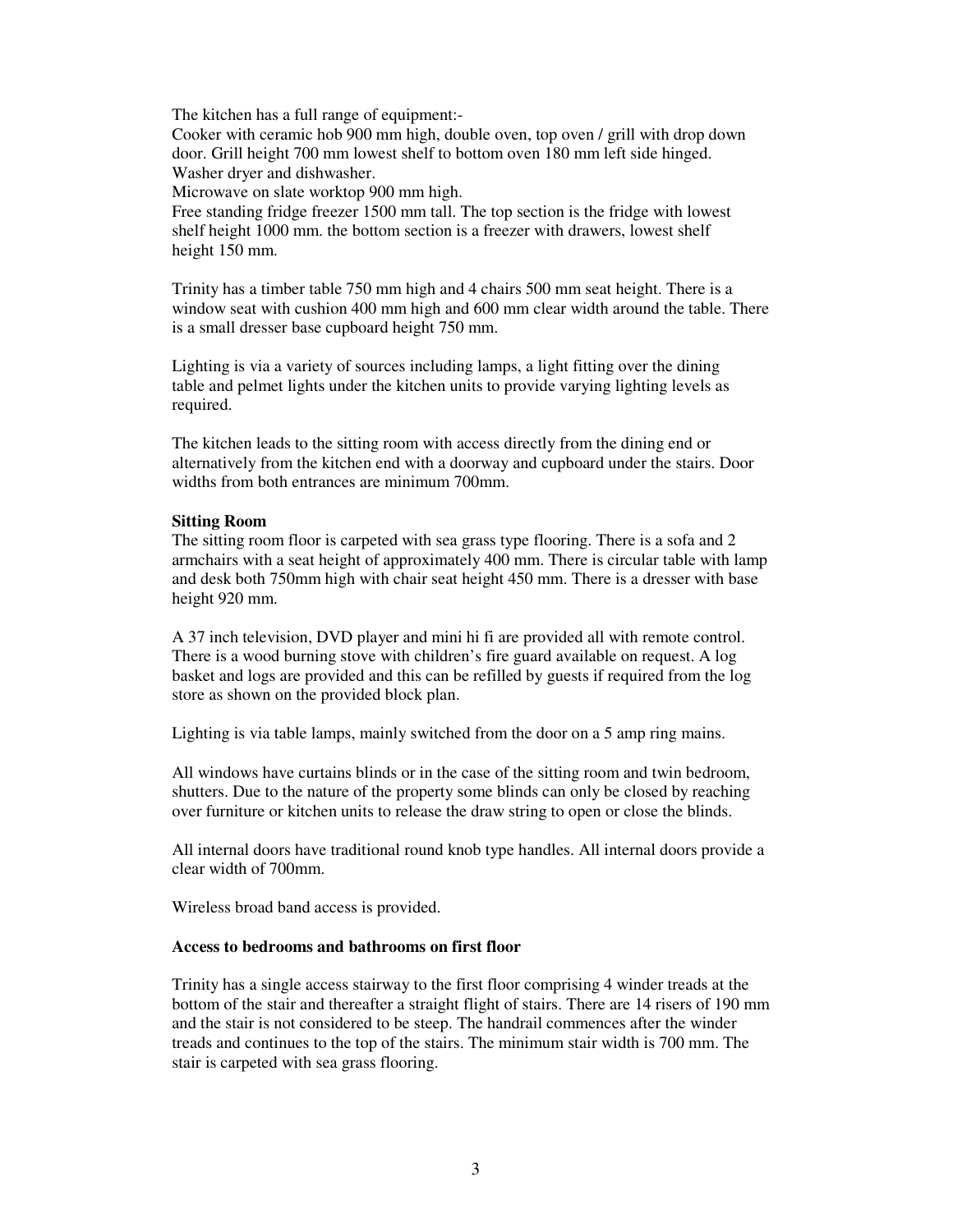The first floor corridor is carpeted with sea grass type natural flooring, bedrooms with high quality wool carpets and the bathroom with a vinyl type flooring. Minimum door widths throughout are 700 mm. Lighting to the corridors is via high level light fittings.

#### **Bedrooms generally.**

All beds have throws or covers over Egyptian cotton bedding. Our quilts and pillows are all feather although hypoallergenic pillows and quilts are available on request.

From the top of the stairs first room right:-

### **Master bedroom**

Superking bed 560 mm high 1800 mm wide and 2000 mm long. The bed base is sprung with firm edges. The bed has a timber headboard. The bedside tables are approximately 620 mm high either side of the bed. There is a table 690 mm high with 42 inch colour television.

Armchair height of seat 450 mm. Chez longue at base of bed seat height 350 mm. Chest of drawers 1140 mm. The bedroom has 2 built in wardrobes with hangers and hanging rail

Lighting is via table lamps, mainly switched form the door on a 5 amp ring mains.

### **Family bathroom**

Level access with vinyl floor covering. Minimum door width 700 mm. Bath with shower screen and fixed shower. Bath height is 460 mm, length 1700mm WC height 400 mm. Minimum clear distance 600 mm Wash basin height 825 mm. Minimum clear distance 700 mm Electric shaver point. There is an electric fan and heated towel rail. The bathroom is evenly illuminated with recessed down lights.

#### **Twin bedroom.**

The twin bedroom has a built in wardrobe with hangers and hanging rail. The twin beds have padded headboards. The beds are 560 mm high 900 mm wide and 2000 mm long. The bed bases are sprung with firm edges.

There are bedside tables approximately 750 mm high, a chair seat height 400 mm, a chest of drawers height 1050 mm.

There is a wall seat with cushion seat height 550 mm.

Lighting is via table lamps, mainly switched form the door on a 5 amp ring mains.

## **Services**

The water supply is mains fed.

The electricity is supplied from a green Energy supplier.

All heating and hot water is supplied from our carbon neutral bio mass boiler (wood chip) which serves the entire complex and swimming pool.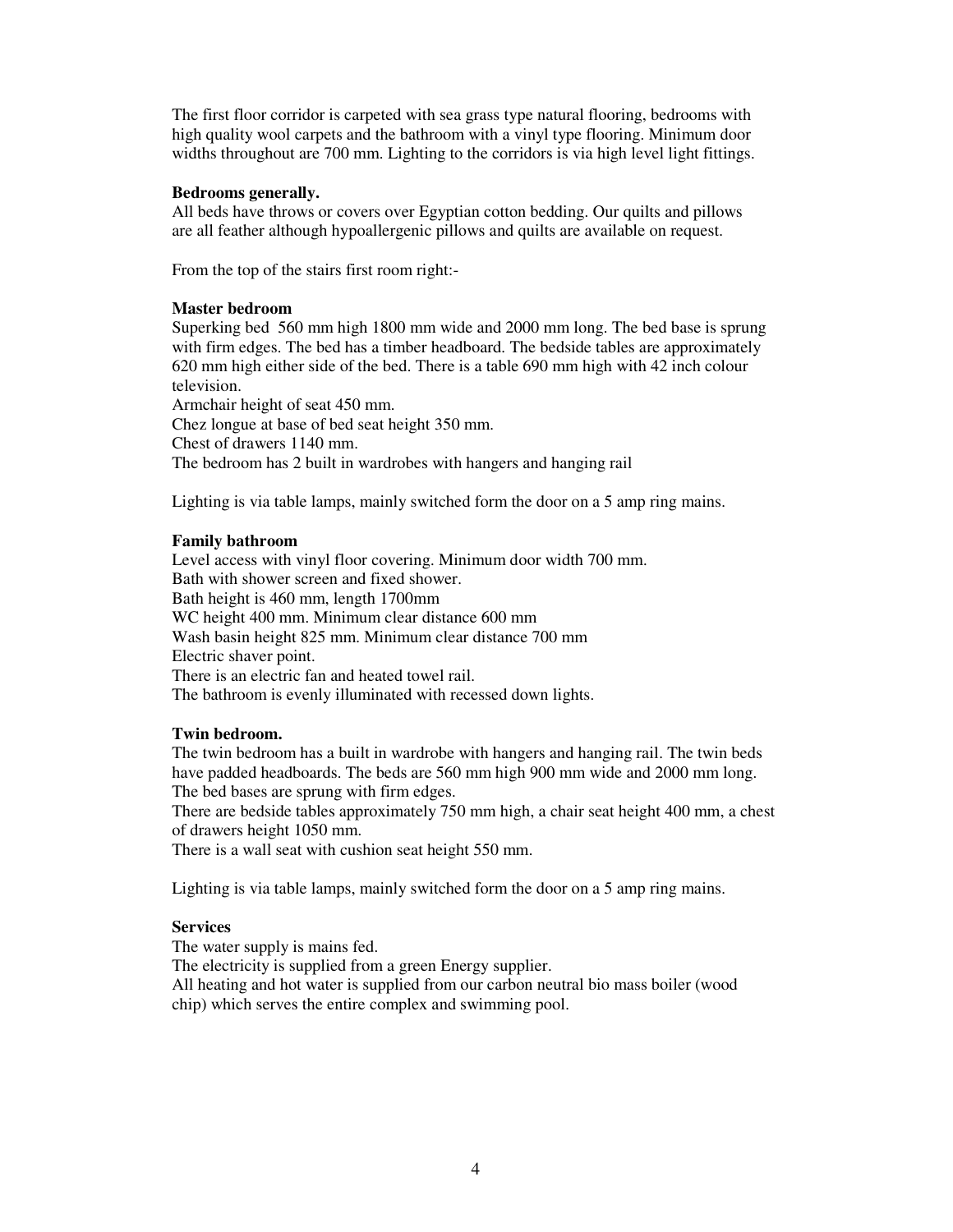### **Facilities Swimming Pool**

The indoor heated swimming pool has level access, male and female changing rooms and a unisex disabled toilet with baby changing facility.

The pool, accessed by stairs and a grab rail is 1200 mm deep constant depth and heated to 30 °C.

The swimming pool is subject to our rules and accessed via a code provided in the general information folder upon arrival.

#### **Play area**

There is a children's play area adjacent to the swimming pool with an activity tower with slide, swings (one suitable for infants), monkey ladder etc. The tower is bedded in bark chips to provide a soft surface for younger guests.

There is also a climbing frame with scramble net and an adventure trail for older children in grass. Children should be supervised at all times on the play equipment by an adult.

### **Tennis Court**

There is a full sized tennis court with racquets and balls provided. Children should be supervised at all times.

#### **Games Room**

There is a games room in a farm barn adjacent to the log store and rubbish / recycling area. The games room has level access and is equipped with pool table, dart board and table tennis.

## **Shopping**

There are a full range of facilities in the excellent town of Lostwithiel and details are published in our information manual and include a delicatessen, butchers, bakers, newsagents, a convenience store and cooperative.

## **Cash point**

The cooperative store in Fore Street (the main street) has a cash point.

## **Telephone**

A credit card telephone system is available in your cottage and operation details are contained within the equipment manual.

## **Baby Equipment**

The cot, stair gate (where necessary) hi-chair and fire guards are left out for guests use upon request.